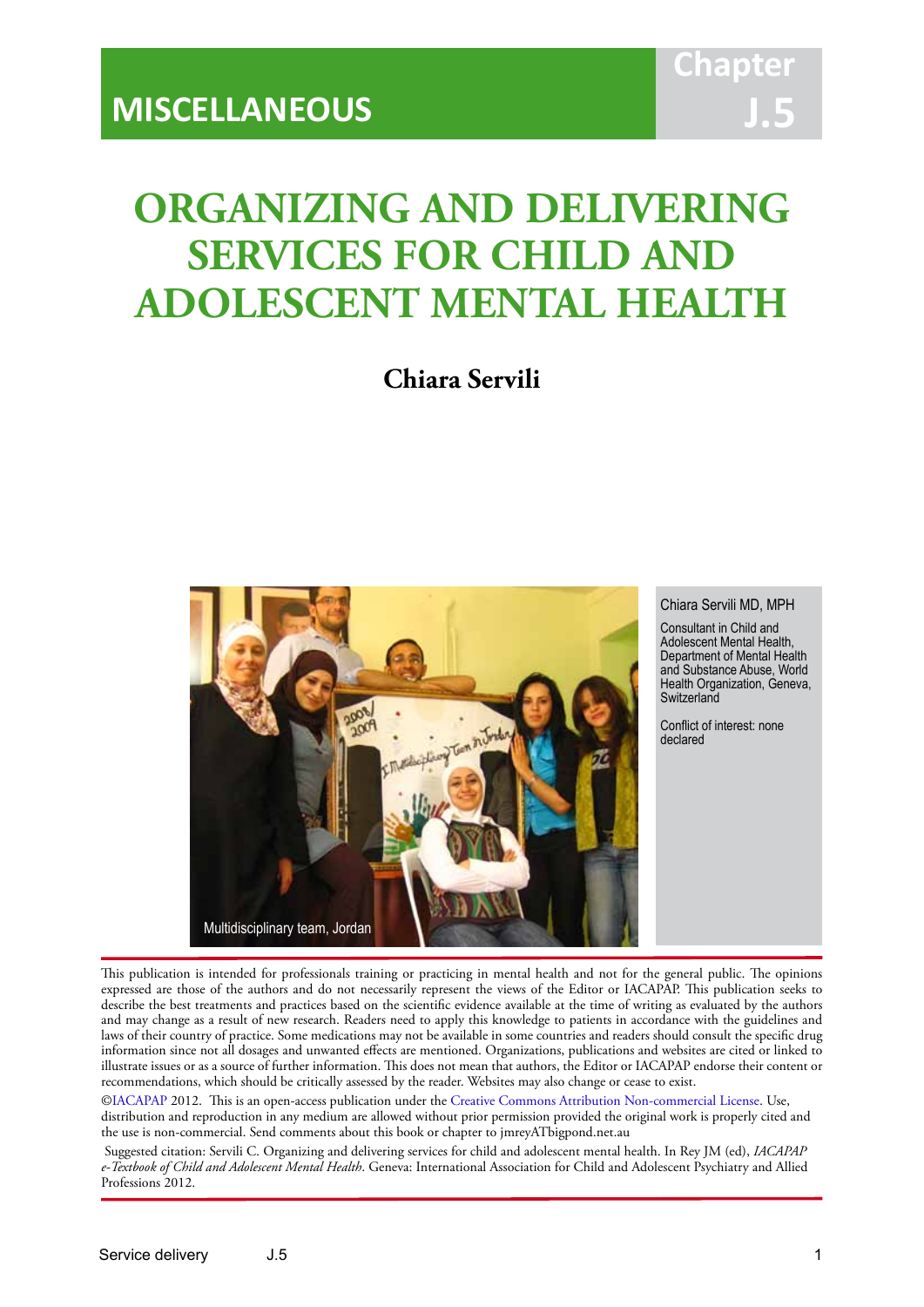**M**ental health is a critical determinant of health and quality of life across the life-span. According to the World Health Organization (WHO, 1948), health is defined as "a state of physical, mental and social well-being" across the life-span. According to the World Health Organization (WHO, 1948), health is defined as "a state of physical, mental and social well-being". During childhood and adolescence, many factors can influence children's and adolescents' psychosocial well-being and their capacity to develop to their optimal potential, cope with the normal stress of life, and contribute to their communities. These factors can operate at the level of the individual, family, school or neighbourhood, and at a broader societal level. Among others, these factors include inadequacies in the nurturing and stimulating nature of their environment, parents' mental health, exposure to violence, abuse or neglect, nutritional deficiencies and chronic medical illness (Kieling et al, 2011; Walker et al, 2007; 2011).

The more risks people experience early in life, the worse their developmental outcomes and the higher the probability of experiencing psychological distress or mental health disorders (Sameroff et al, 2003). On the contrary, the more opportunities they have in childhood and adolescence to experience and accumulate the positive effects of protective factors that outweigh negative risk factors, the more likely they are to sustain mental health and wellbeing in later life (Currie & Todd, 2003). According to international evidence, 10%-20% of children and adolescents experience a mental health problem in any given year (WHO, 2001). Yet, in most countries only a small minority of young people with mental health problems is able to access appropriate resources for recognition, support and care (Morris et al, 2011). Health services for children and adolescents who are at risk but who do not yet exhibit clinical symptoms are even more inadequate (Knitzer, 2000).

## **INTERVENTIONS FOR CHILD AND ADOLESCENT MENTAL HEALTH (CAMH)**

Meeting the mental health needs of children and adolescents requires the setup of multi-layered care systems that include a range of promotive, preventive and curative services. Table J.5.1 provides an overview of effective interventions that can be implemented in countries with different levels of resources, including low- and middle-income countries (Kieling, 2011; [mhGAP Evidence Resource](http://www.who.int/mental_health/mhgap/evidence/en/)  [Centre](http://www.who.int/mental_health/mhgap/evidence/en/)). These interventions are delivered in a variety of settings, such as schools, homes, communities, and health facilities, and target diverse populations.

Among the preventive interventions, some of them (the so-called universal interventions) target all children or adolescents in a particular locality or setting. School-based physical activity programs, life skills training and restricting access to means of self-harm are examples of universal interventions. Others (selective interventions) focus on children exposed to risk factors for mental health problems, for example in the case of school-based psychosocial group interventions. Indicated interventions target children and adolescents experiencing subclinical symptoms; early stimulation programs for children with developmental delays belong to this category. Broad psychosocial strategies for mental health promotion in schools and communities need to be coupled with targeted interventions addressing the specific needs of young people with mental disorders and their families.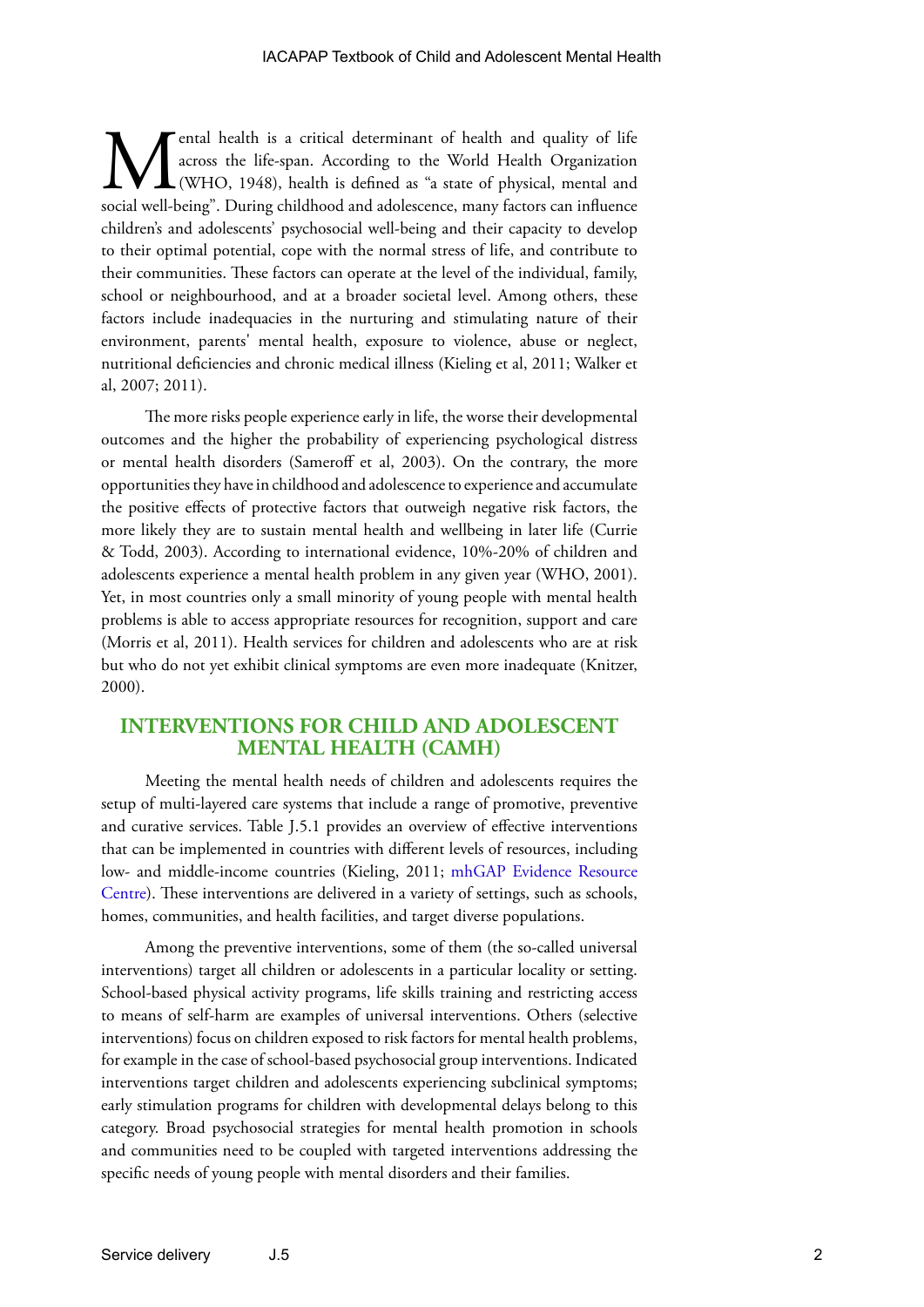| Table J.5.1<br>Examples of interventions for the prevention and<br>management of mental health problems in children and adolescents |                                                                                                                                                                                                                                                                                                                                                                                |  |
|-------------------------------------------------------------------------------------------------------------------------------------|--------------------------------------------------------------------------------------------------------------------------------------------------------------------------------------------------------------------------------------------------------------------------------------------------------------------------------------------------------------------------------|--|
|                                                                                                                                     | <b>Interventions for developmental disorders</b>                                                                                                                                                                                                                                                                                                                               |  |
| Prevention                                                                                                                          | Maternal and child nutritional and micronutrient supplementation<br>$\bullet$<br>Prenatal and perinatal care<br>$\bullet$<br>Reduction of prenatal exposure to alcohol<br>Immunization programs, malaria prevention<br>$\bullet$<br>Early stimulation programs.<br>$\bullet$                                                                                                   |  |
| Management                                                                                                                          | Family psychoeducation and orientation about locally available<br>$\bullet$<br>educational, social and rehabilitative services (including<br>community-based rehabilitation services)<br>Parenting skills training<br>٠<br>Promotion of human rights of the child and the family<br>Provision of support to carers<br>Cognitive behavioral therapy targeting problem behaviors |  |
| <b>Interventions for behavioral disorders</b>                                                                                       |                                                                                                                                                                                                                                                                                                                                                                                |  |
| Prevention                                                                                                                          | School-based preventive interventions involving training of<br>teachers<br>Brief behavioral parent training intervention (integrated into child<br>health services)                                                                                                                                                                                                            |  |
| Management                                                                                                                          | Family psychoeducation<br>٠<br>Parenting skills training<br>Cognitive behavioral therapy and social skills training<br>Support to carers and families (to handle social and familial<br>problems and address carers' mental health needs)<br>Pharmacological treatment for ADHD (prescribed by specialists,<br>$\bullet$<br>for children older than 6 years of age).           |  |
| <b>Interventions for internalizing disorders</b>                                                                                    |                                                                                                                                                                                                                                                                                                                                                                                |  |
| Prevention                                                                                                                          | School-based physical activity programs and life-skills training<br>School-based psychosocial group intervention for at-risk children                                                                                                                                                                                                                                          |  |
| Management                                                                                                                          | Family psychoeducation<br>$\bullet$<br>Interpersonal psychotherapy<br>$\bullet$<br>Cognitive behavioral therapy<br>Adjunct treatments (structured physical activity programs,<br>relaxation training and problem solving treatment)<br>Pharmacological treatment when appropriate                                                                                              |  |
|                                                                                                                                     | <b>Interventions for suicidal behavior</b>                                                                                                                                                                                                                                                                                                                                     |  |
| Prevention                                                                                                                          | Development of policies to reduce harmful use of alcohol and<br>$\bullet$<br>restrict access to means of self-harm (such as pesticides and<br>firearms)<br>Assist and encourage the media to follow responsible reporting<br>practices of suicide events                                                                                                                       |  |
| <b>Interventions for psychosis</b>                                                                                                  |                                                                                                                                                                                                                                                                                                                                                                                |  |
| Management                                                                                                                          | Psychoeducation for the young person and carers<br>Pharmacological treatment<br>Psychosocial interventions such as family therapy, social skills<br>training and rehabilitation                                                                                                                                                                                                |  |
| Sources: Kieling et al, 2011; mhGAP Evidence Resource Centre                                                                        |                                                                                                                                                                                                                                                                                                                                                                                |  |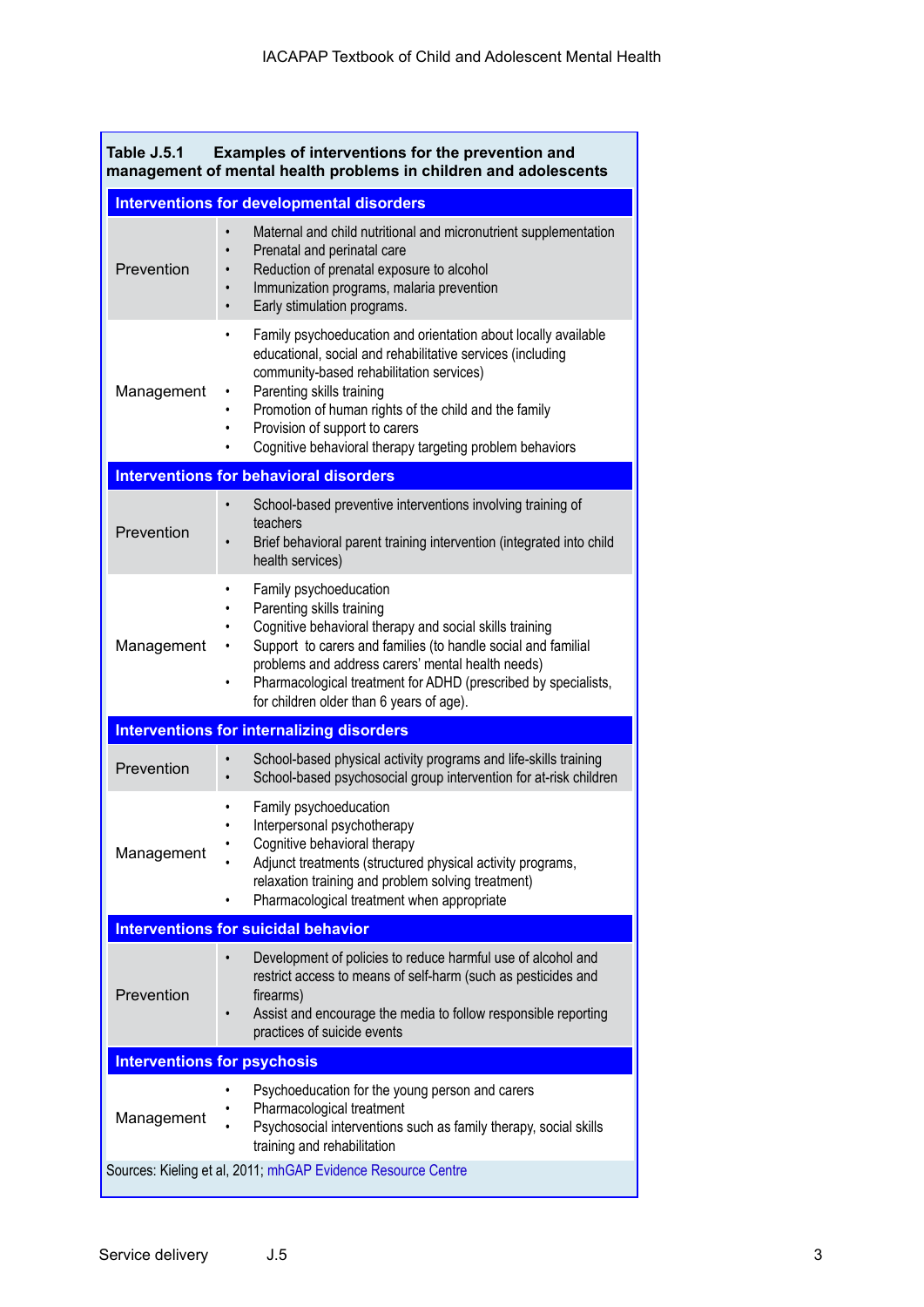Professionals at different levels of the health care system need to be engaged in order to ensure timely recognition and management of specific mental health needs and vulnerabilities. Besides mental health specialists, health staff working at primary health care level, teachers, social workers, families and other community resources play important roles. The delivery of a comprehensive package of child and adolescent mental health interventions (including services described in Table J.5.1) requires not only the right mix of trained personnel but also mechanisms for integration of mental health into general healthcare, mechanisms for collaboration and liaison within the health system and across sectors, guidelines and clinical protocols for management of mental disorders in children, quality monitoring programs, and adequate supply of medications (WHO, 2007).

The following sections describe guiding principles and required step-wise actions for planning child and adolescent mental health services. Possible care models for the organization of services, particularly at primary health care level, are also presented.

# **PRINCIPLES FOR THE ORGANIZATION OF CHILD AND ADOLESCENT MENTAL HEALTH SERVICES**

The organization of services for child and adolescent mental health needs to take into consideration several strategic recommendations. Some are consistent with the principles underpinning the organization of mental health services for adults; others are based on specific considerations for this age group.

Child mental health specialists play an important role in sensitizing governments on child mental health needs. They may act as expert advisors and contribute to the planning and evaluation of mental health services. Furthermore, changes in the conceptualization of services have direct implications on child mental health specialists' role. A good understanding of the main guiding principles is therefore important for child psychiatrists and other professionals in the field.

Training of mental health staff, Asmara, Eritrea, 2009

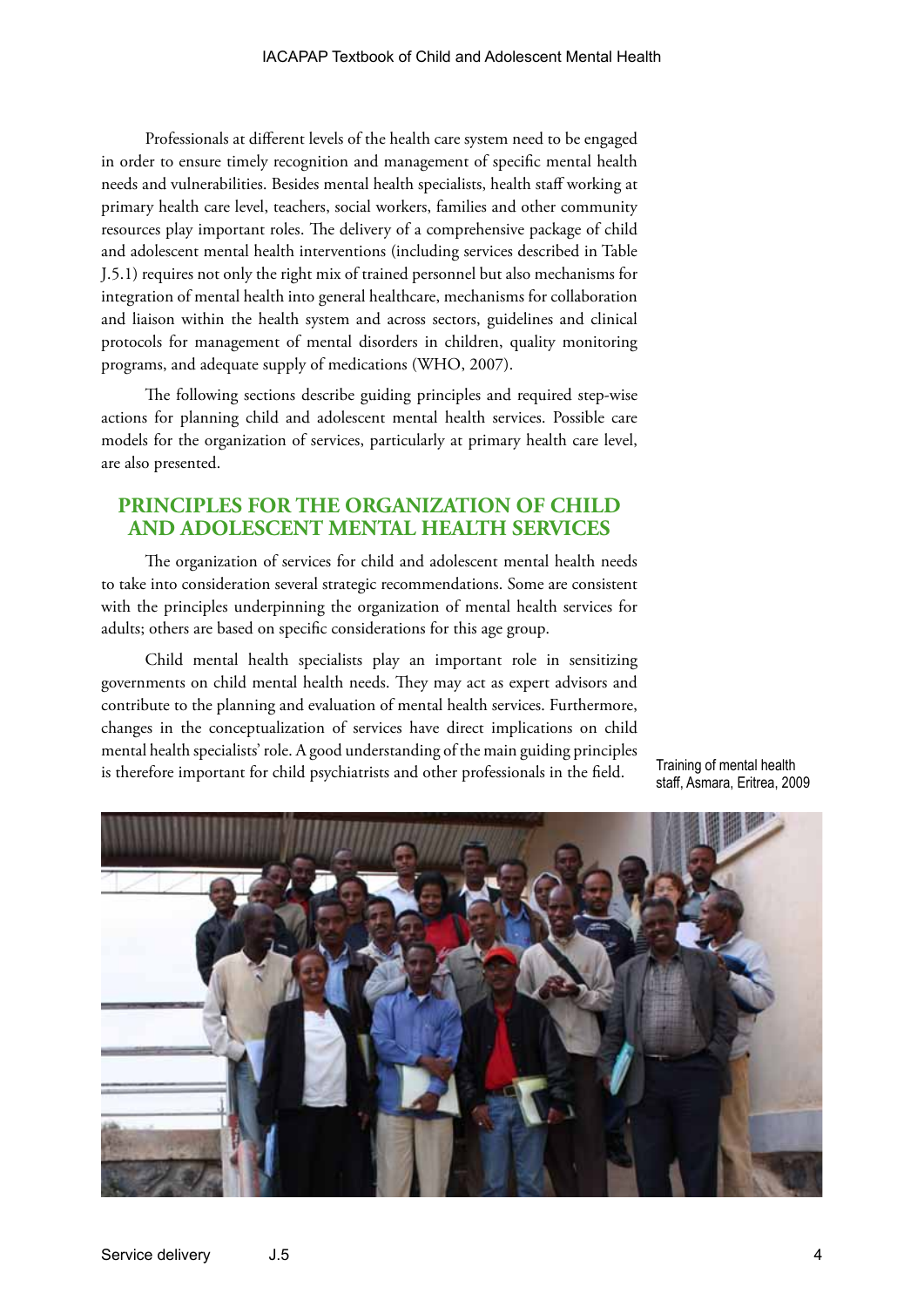The guiding principles listed below are based on strategic directions proposed by the WHO and on available international evidence from implementation research (WHO, 2005a; 2008a; WHO and World Organization of Family Doctors, 2008; Eaton et al, 2011).

## **• Integrate mental health in general health services**

Physical and mental illness frequently coexist. Somatic complaints are common presentations for mental health problems in children and adolescents (Campo et al, 2004). In addition, children with chronic medical illnesses are more prone to develop emotional and behavioral problems. Mainstreaming mental health into general health services contributes to improved recognition of mental disorders and ensures that physical healthcare needs of children with mental disorders are not neglected.

## **• Improve equity and access to care by provision of care as close to communities as possible**

Many people with mental disorders do not consider themselves to be in need of psychiatric care. Parents and adolescents may perceive psychiatric care as stigmatizing. Utilization of mental health care services often improves when services are provided as part of primary health care. Provision of mental health care at primary care and community levels has the potential to increase access to treatment and equity in access to care by making available services closer to user's homes and by reducing users' direct and indirect costs (e.g. travel expenses).

## **• Promote a continuum of care**

Addressing the mental health needs of young people requires the coordinated action of health professionals employed at various levels of the health system. Even when mental health problems are recognized by primary care workers, consultation with or referral to specialists may be necessary for further assessment and management. Families of children with chronic mental disorders, for example, developmental disorders, often report inadequate coordination between pediatric and adult services. Procedures for coordination between community care and specialized services and with adult facilities improve the perceived quality of care.

## **• Ensure inter-sectorial coordination**

Children with mental disorders and their families have complex needs requiring multi-sectorial responses. They need to have access to appropriate educational and occupational opportunities and social and rehabilitation services. New staff competences and structured mechanisms for inter-sectorial coordination and multidisciplinary team approaches are needed.

## **• Adopt an ecological approach**

The psychosocial well-being of children is closely linked to the mental health of parents and the quality of the family and school environments. Many psychiatric disorders that have their onset during adolescence are connected with family problems and social difficulties, and are only understandable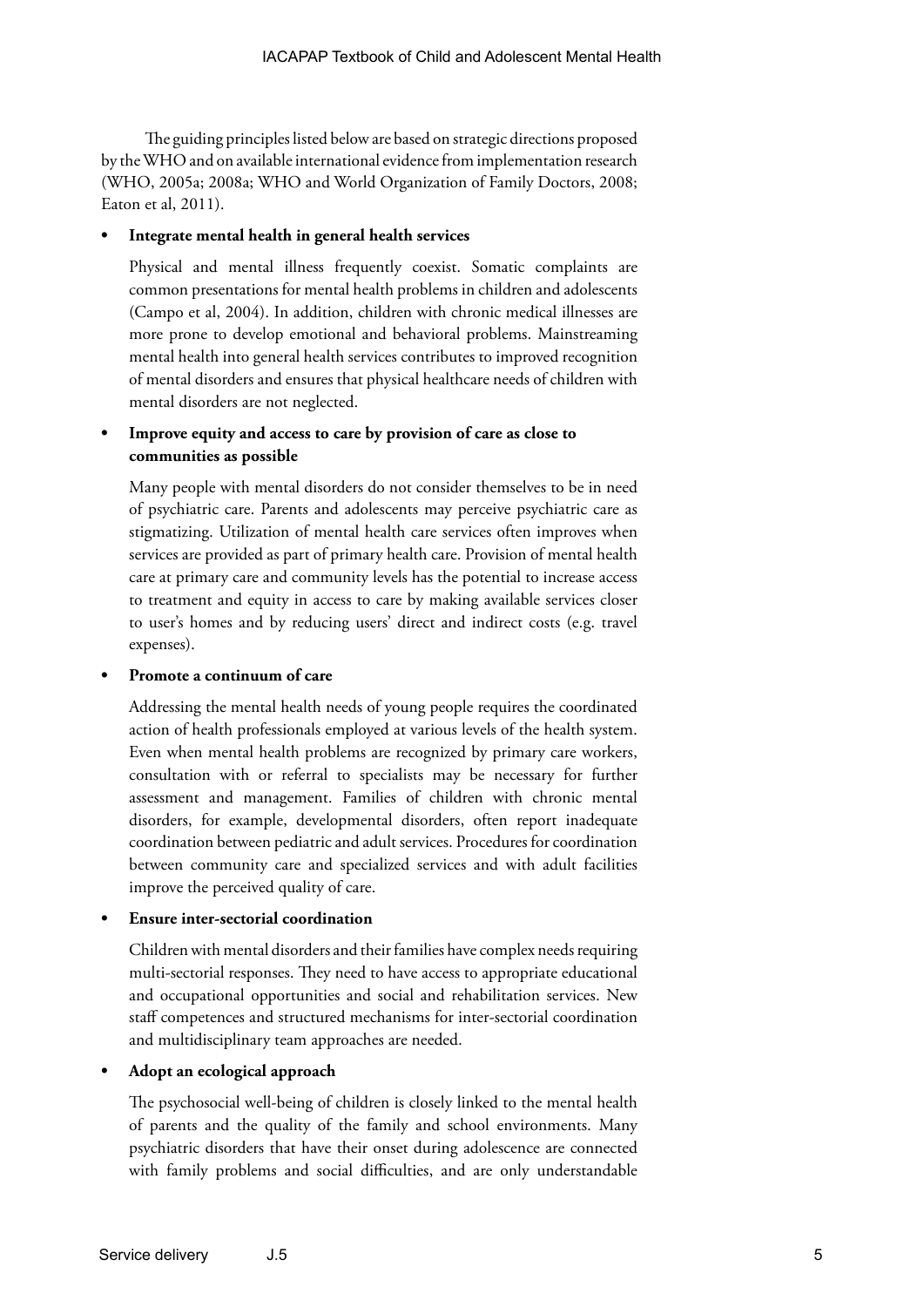when viewed against this psychosocial context. Management of mental health problems in young people requires assessing the needs and resources in the family and active engagement of carers and teachers in treatment plans.

## **• Adopt a life-cycle approach**

Children have specific vulnerabilities as they grow up and acquire a set of skills to cope with the adverse circumstances that will occur along their path. Their mental health and well-being is influenced by early experiences and, even beyond that, by maternal exposure to nutritional deficiencies, hazardous agents and stressful circumstances during pregnancy [\(Foresight Mental](http://www.bis.gov.uk/assets/biscore/corporate/migratedD/ec_group/116-08-FO_b)  [Capital and Well-being Project, 2008](http://www.bis.gov.uk/assets/biscore/corporate/migratedD/ec_group/116-08-FO_b); Fisher et al, 2011). If untreated, mental disorders with onset during childhood and adolescence are likely to persist and lead to poor health, educational and occupational outcomes later in life. When planning services for children's mental health promotion and care it is important to consider the entire range of opportunities for addressing early determinants of child mental health, as for example by including maternal mental health assessment and treatment in antenatal and postnatal visits.

## **• Adopt a human rights-based approach to care**

Children with mental disorders are often stigmatized and discriminated against and, because of that, may be denied opportunities for adequate healthcare and education. They have the right to access quality mental health services that are appropriate to their needs, culture and gender. Healthcare workers can play a key role by promoting behavior change in families, schools and communities, and informing young people and their carers about their rights.

#### **• Promote users' participation**

Adolescents and children have the right to be informed about their health problems and participate in decision-making about their treatment (whenever possible, according to their age and developmental level, see Chapter A.1). Carers and other available resources within the family, school and community need to be engaged and empowered to assume active roles in promoting the psychosocial well-being and functioning of young people.

## **• Mainstream health promotion interventions in primary health care settings**

Interventions based on strategies for reducing risk and strengthening resilience have proved effective for the prevention of mental disorders and promotion of psychosocial wellbeing in young people. Because of the huge reach of primary care services, the delivery of health promotion by general practitioners can have a significant impact on youth mental health. This opportunity is often untapped. The need for a paradigma shift in the role of primary health care professionals to assume increased responsibility for health promotion has been repeatedly emphasized (WHO, 2008b). Besides the role of medical services, schools and families offer opportunities for sustainable health promotion interventions. Parenting skills training and life skills training are examples of health promotion interventions in the family and school setting respectively.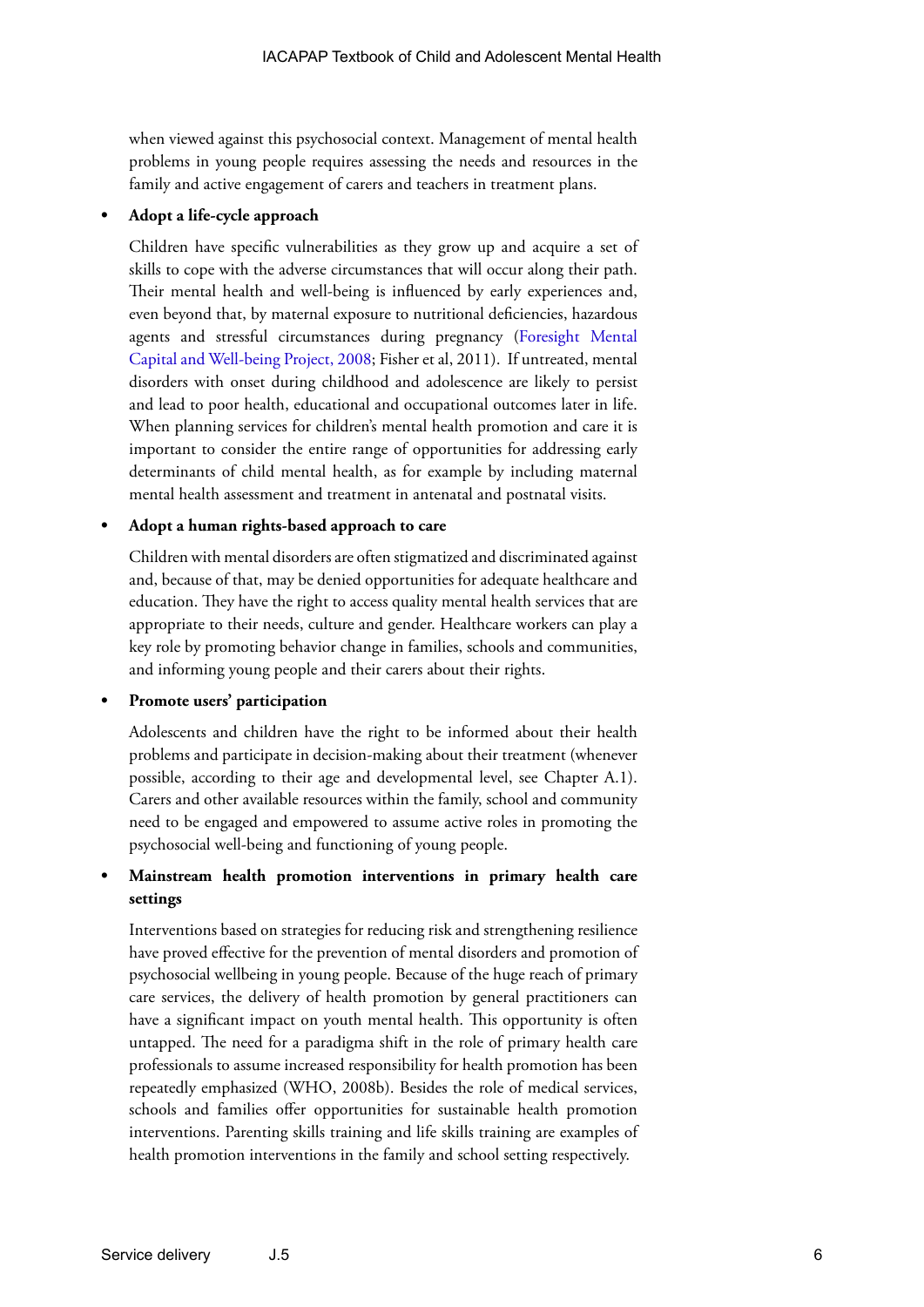## **PRACTICAL IMPLICATIONS OF ADOPTING THESE GUIDING PRINCIPLES IN THE DELIVERY OF CAMH'S INTERVENTIONS**

## **Organization of services**

Figure J.5.1 shows the optimal mix of services pyramid, a framework developed by the WHO to provide guidance for the organization of mental health services. It also applies to CAMH services. The pyramid highlights the fact that tertiary and specialist services are very expensive and needed by only a small portion of the population, while informal, community-based and primary health care services can be provided at a relatively low cost and are more frequently needed.

Young people use a variety of primary care services, such as maternal and child health outpatient clinics, outreach services for vaccination and growth monitoring, outpatient services for HIV counseling and testing, and familyplanning services. These are all potential entry points for providing mental health promotion and care to children and adolescents in need. Trained primary care providers can address specific concerns about psychosocial distress and clinical symptoms for mental disorders. In some cases they also ask and assess for the presence of specific symptoms as part of their routine work. As an example, child development monitoring and early detection of developmental difficulties can be part of routine child-well visits. In many countries child mental health services are provided by specialists in secondary and tertiary care settings only and increasing access to mental health care in primary care settings requires a shift in the organization of services and in the allocation of financial and human resources.

Community-based and informal care consists of services provided mainly by peers, parents, school staff and influential community members. They play a major role especially in terms of community sensitization on mental health needs, promotion of attitudinal changes and promotion of psychosocial well-being.



**Figure J.5.1 The optimal mix of services pyramid (WHO, 2007)**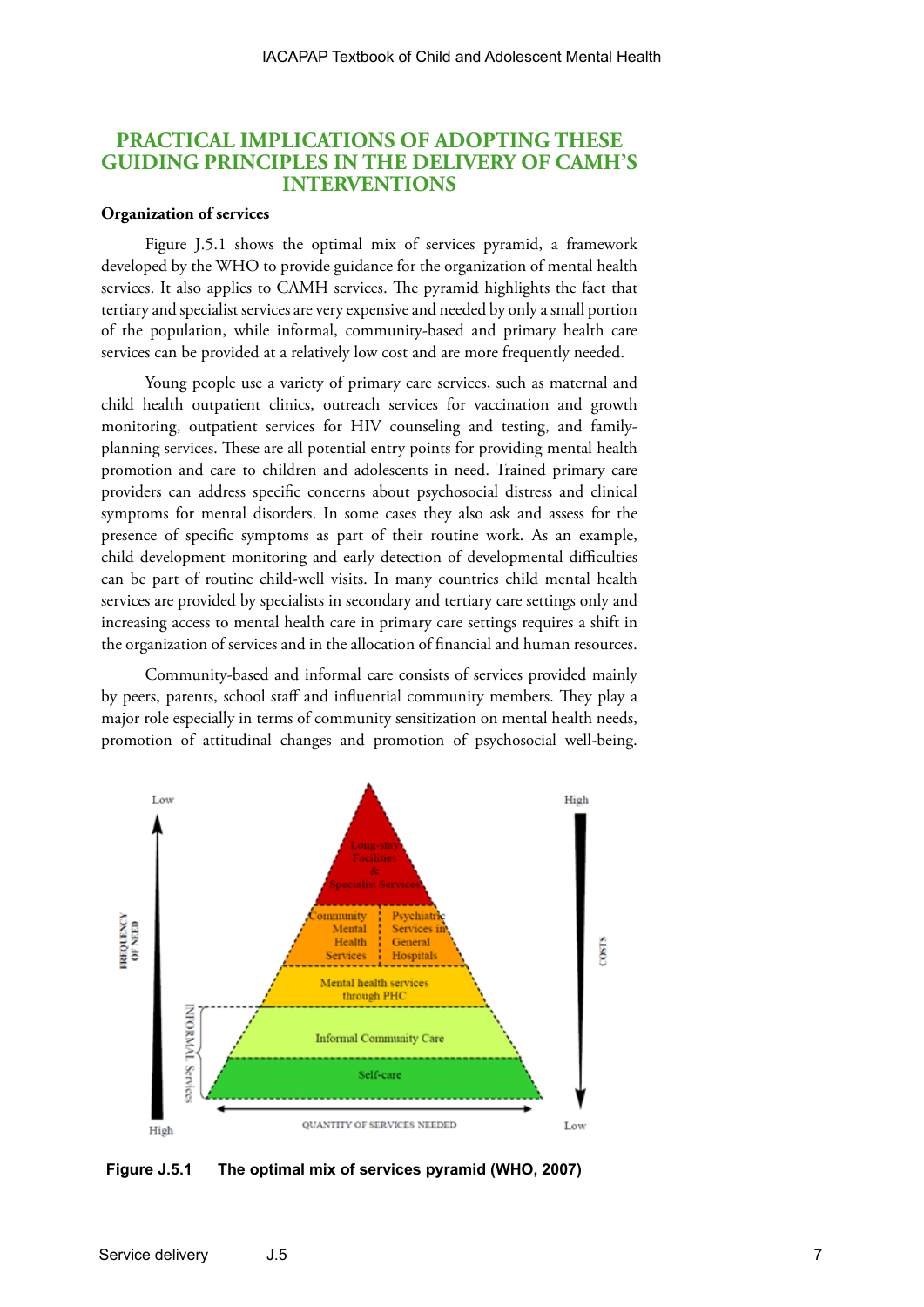

Community-based health workers may also be engaged in the delivery of services relevant to child mental health and they can be considered an "extension" of the primary care services. Human resource policies have to consider the specific training needs and incentives for peers, parents, teachers, community leaders, and community health teams according to their respective roles.

## **Policies and procedures for coordination and collaboration between services**

National policies need to define pathways for coordination between services within the health sector and across sectors (i.e., with schools, social services and other community services), including mechanisms for referral and referral back. Traditionally, the organization of primary health care has relied on referral of all mental disorder cases to specialists. In most countries, specialists are available at secondary or tertiary care levels only. Delivery of child mental health services at a primary health care level requires the establishment of structured mechanisms for collaboration and team working, allowing primary care staff opportunities for regular consultation and supervision with specialists in mental health and related disciplines (Bradley et al, 2003). In some cases, mental health specialists (e.g., psychiatric nurses, psychologists) are made available at primary health care level and patients are referred by general practitioners to primary health care-based mental health specialists, who assume responsibility for providing treatment. This model is called the *replacement model*.

In *collaborative models*, general practitioners retain the primary responsibility for care but professionals with complementary skills (traditionally mental health professionals) work as part of a package of care, liaising with both patient and health worker to increase the overall effectiveness of treatment. Collaborative approaches are based on a strong partnership between front line health workers and other professionals with diverse expertise and mandates who work together to meet the users' needs. This implies task-shifting and task-sharing among a multidisciplinary team of professionals. Collaborative approaches increase the feasibility of assessment and management of mental disorders by busy health workers in community-based settings, while also promoting the provision of good

Attendees and Faculty, IACAPAP Study Group in Abuja, Nigeria, 2010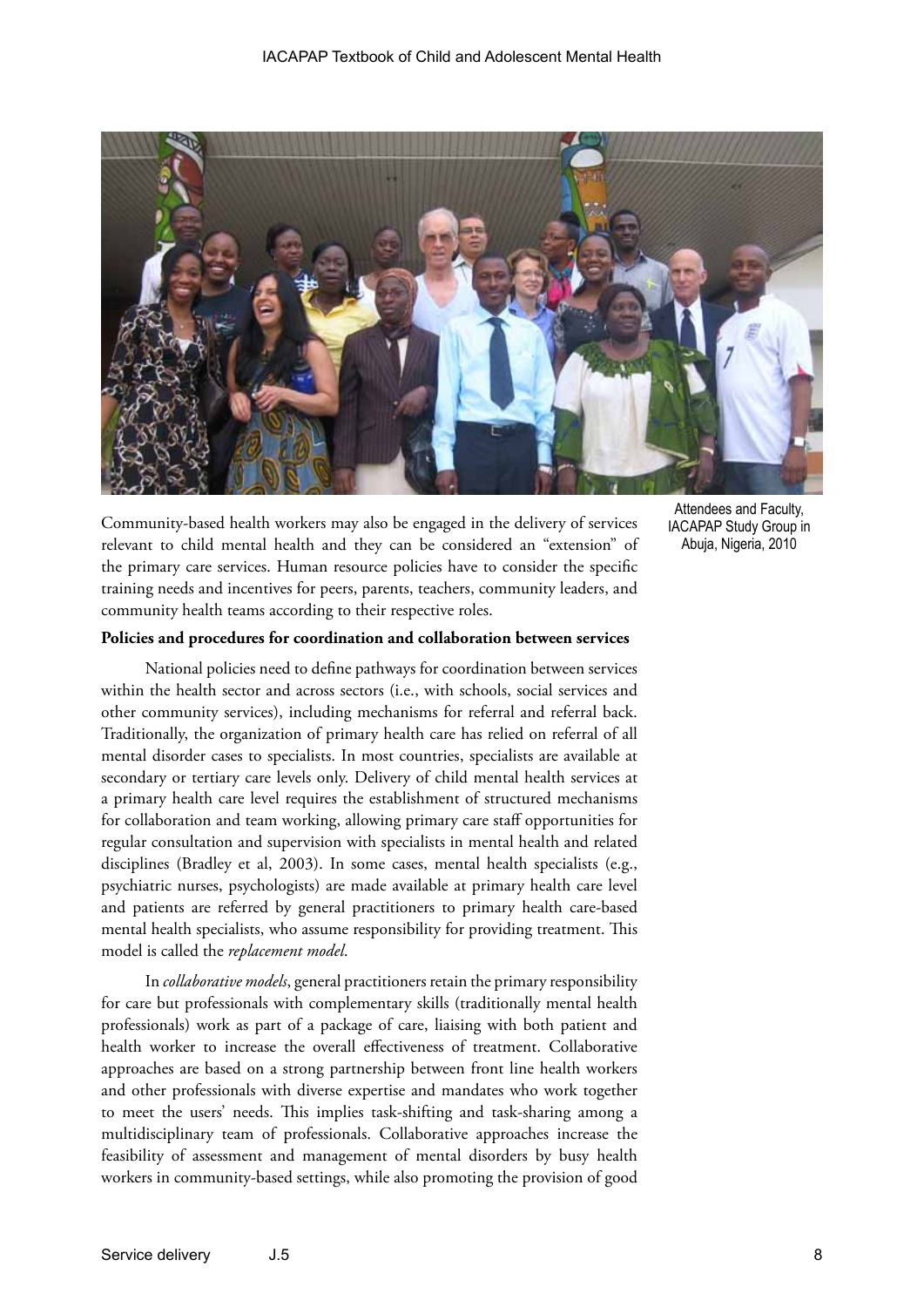quality and comprehensive mental health care. Evidence suggests that training of general practitioners and establishing collaborative care models may lead to greater impact on the overall quality of care and promote a better and more equitable use of scarce specialized personnel.

#### **Human resources policy**

While human resources are the most valuable asset of mental health services, many countries face difficulties with availability of trained staff, especially in rural settings and community-based services. Careful planning of training, specification of the tasks to be performed and deployment of workers is critical. A reallocation of staff from institutions to community-based services and from urban to rural areas may be needed, together with the recruitment and training of a wider range of workers at primary health care level. Strategies to improve staff retention and motivation are equally important. They may include provision of ongoing education and support through team meetings, consultations and supportive supervision.

#### **Capacity building**

General health care staff need to be trained in order to acquire basic mental health competencies for the detection of common mental disorders, provision of basic treatment and psychoeducation, and referral to other community-based and specialist services when necessary. Training materials address concerns about human rights and promote attitudinal change to reduce stigmatization and discrimination towards children with mental disorders and their families. Capacity building materials ought to increase primary health workers' awareness of their role for the promotion of mental health. These new skills need to be updated and refreshed with regular supportive supervision and on-site consultation and training.

Specialists in child mental health (pediatricians, mental health nurses, psychiatrists, neurologists, child psychiatrists) require adequate skills to work

World Mental Health Day 2009, Jordan

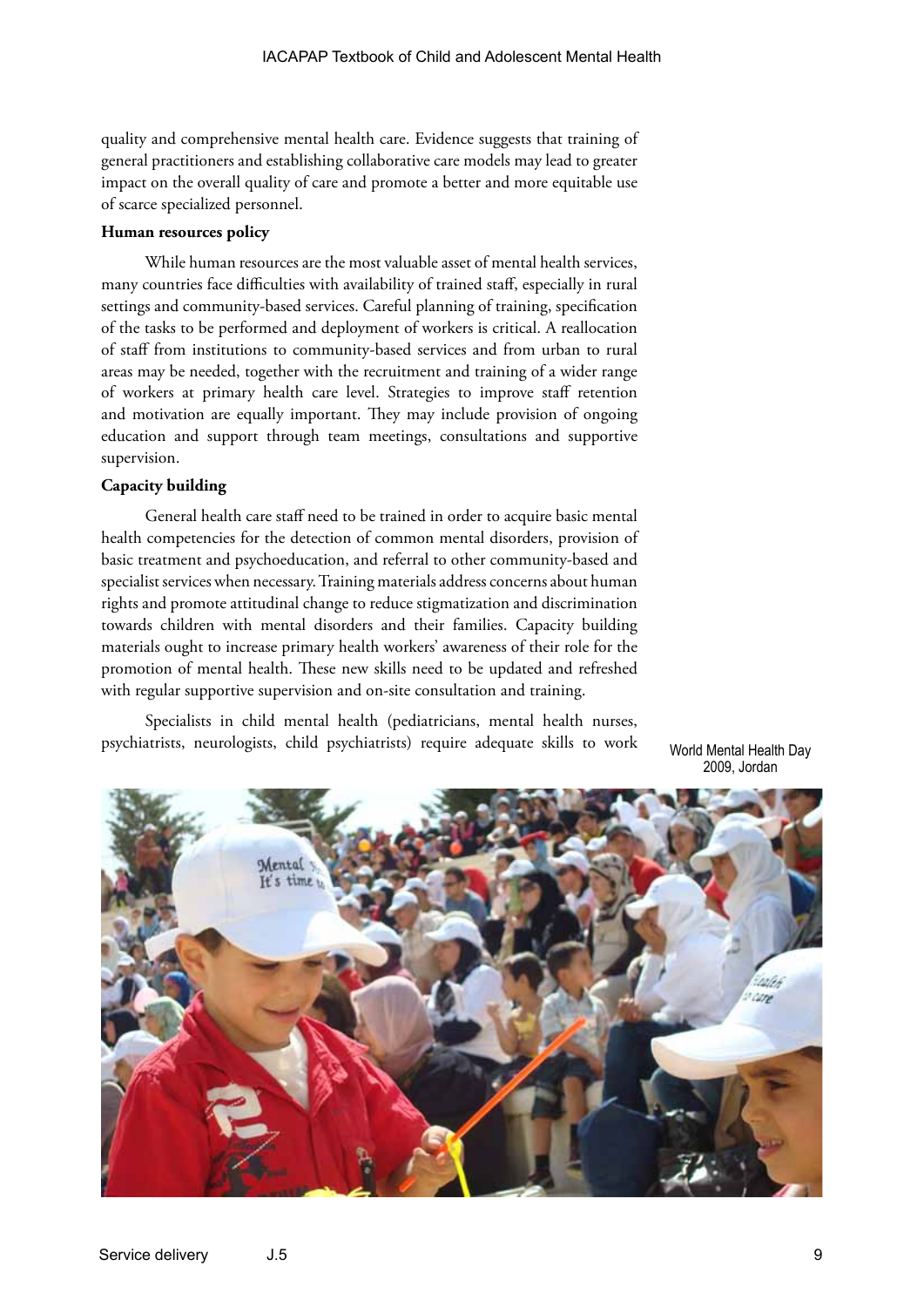collaboratively with general health workers and multidisciplinary teams and provide them with supervision and support. In addition, the curriculum for a range of non-health professionals (e.g., social workers, community-based workers) has to include a mental health component when relevant to their functions.

## **Monitoring quality of care**

The definition of standards for and indicators of quality of care is key to assessing the effectiveness of organizational changes and capacity building efforts. Important parameters for the evaluation of quality of child mental health care include:

- Access and equity of access
- Acceptability to users and staff
- Users' and carers' satisfaction
- Utilization of primary care services by children with mental disorders
- Reduced number of cases requiring admission to in-patient services or tertiary level outpatient visits
- Reduced clinical symptoms and improved functioning in daily life.

# **IMPROVING SERVICES FOR CAMH: A STEP-WISE APPROACH**

How to operationalize the theoretical considerations mentioned above? Where to start planning or improving services for CAMH? There are a number of key actions needed. They are summarized in Figure J.5.2. It is not important to strictly follow the order of suggested actions, it is much more important to ensure ownership throughout the entire process by a comprehensive team of local stakeholders and active participation of users' representatives.

## **An example of a global initiative for scaling up mental health care: the mhGAP program**

The World Health Organization recently launched the Mental Health Gap Action Program (WHO, 2008a; 2010) aiming to increase coverage of key mental health interventions, particularly in low- and middle-income countries. The program provides technical guidance for the development and implementation of national strategies for scaling up mental health care. It adopts a life-cycle approach and targets children and adolescents, among other age groups. The following are the critical assumptions:

- Mental health care has to be integrated into general health services and mainstreamed in primary care settings
- Non-specialist health care professionals at primary health care level, when receiving appropriate training, can recognize common mental, neurological and substance abuse conditions and provide first-line interventions.

Figure J.5.3 illustrates the mhGAP suggested approach for improving availability of and access to treatment for children and families in need. Core components of the program are the definition of the package of interventions and development of strategies for increasing coverage of those interventions. A template for a package of interventions that can be provided at primary and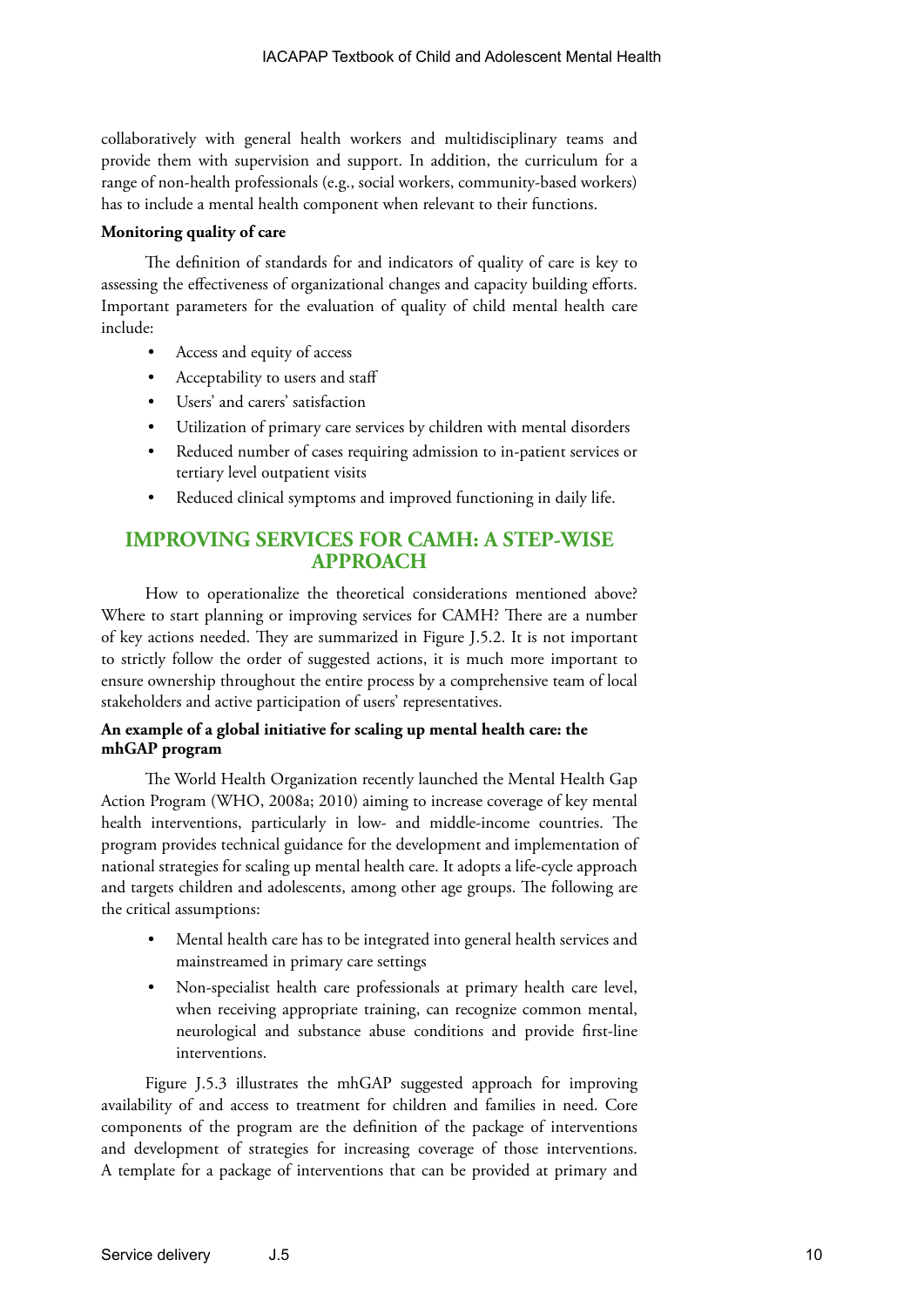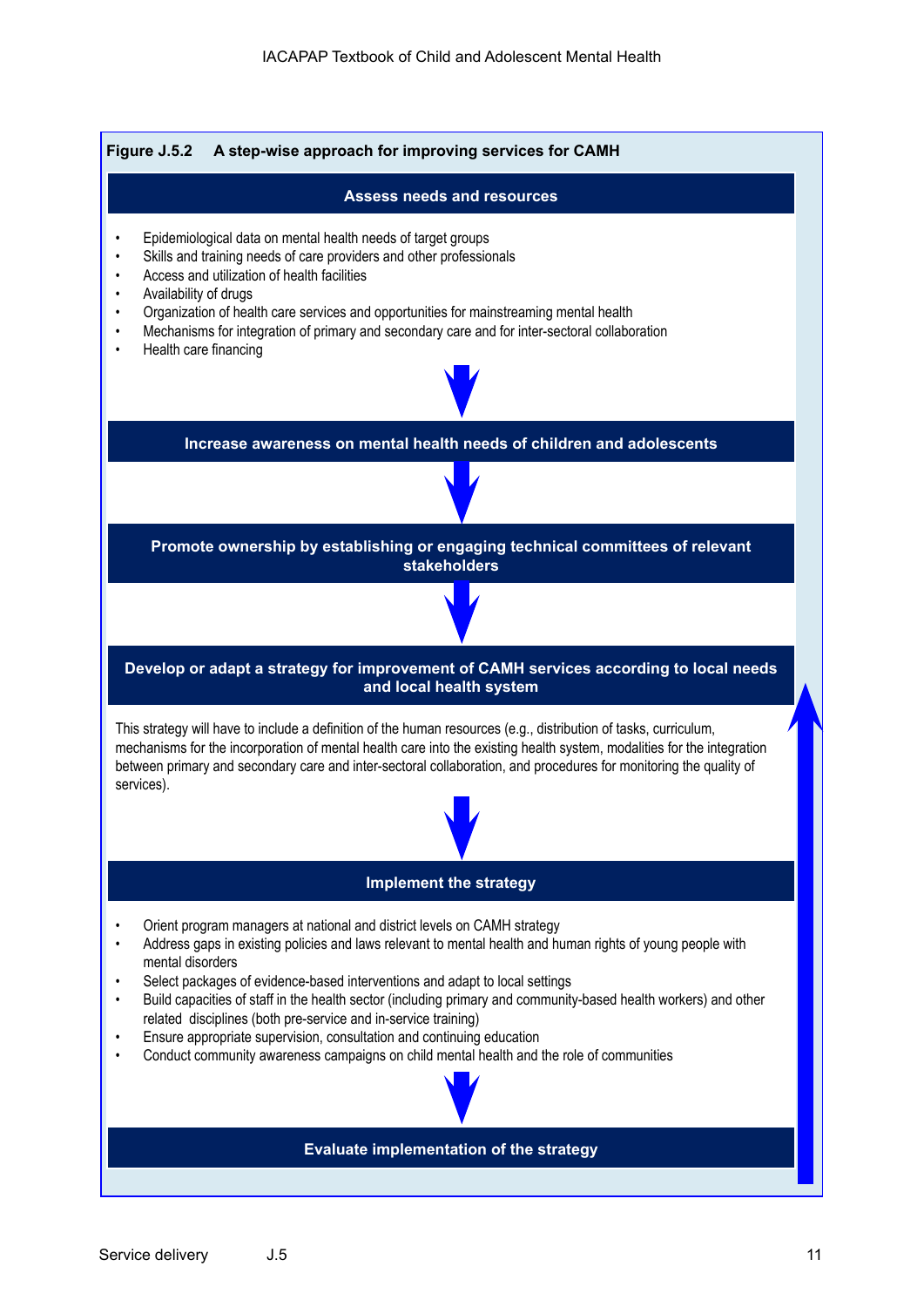



secondary care levels by non-specialist health care workers has been made available to countries (Dua et al, 2011) but it needs to be adapted to the local context. A team of international experts (Guidelines Development Committee) defined the content of the mhGAP intervention package on the basis of available scientific evidence and agreed criteria. Mental, neurological and substance use disorders that represent a high burden (in terms of mortality, morbidity and disability), cause large economic costs, or are associated with violations of human rights were identified as priority conditions. Cost-effective, acceptable and feasible interventions for prevention, detection and management of these conditions were then included in the package. The interventions are directed at individuals or populations.

Mental disorders in children were identified among the priority conditions. Developmental and behavioral disorders are specifically addressed in the mhGAP intervention package. Specific interventions for the management of depression, epilepsy, psychosis and alcohol and drug abuse in children and adolescents are also included. Table J.5.2 provides examples of evidence-based recommendations for assessment and management of mental disorders in children that were developed by the guidelines development committee.

At country level, a technical task force has to define mechanisms for the delivery and scale-up of the intervention package: at what level of the health care system the interventions will be delivered, who will be responsible for delivering the interventions, and what changes in work tasks, training curricula, and procedures are required. For example, assessment and management of developmental disorders at a primary health care level implies the establishment of structured collaboration mechanisms with mental health specialists, schools, and social and rehabilitation services. As a consequence there may be a need to modify the



Click on the picture to access evidence-based clinical guidelines for the management of priority conditions by non-specialist health care providers at primary health care level. It provides flowcharts to guide assessment and management and is available in several languages.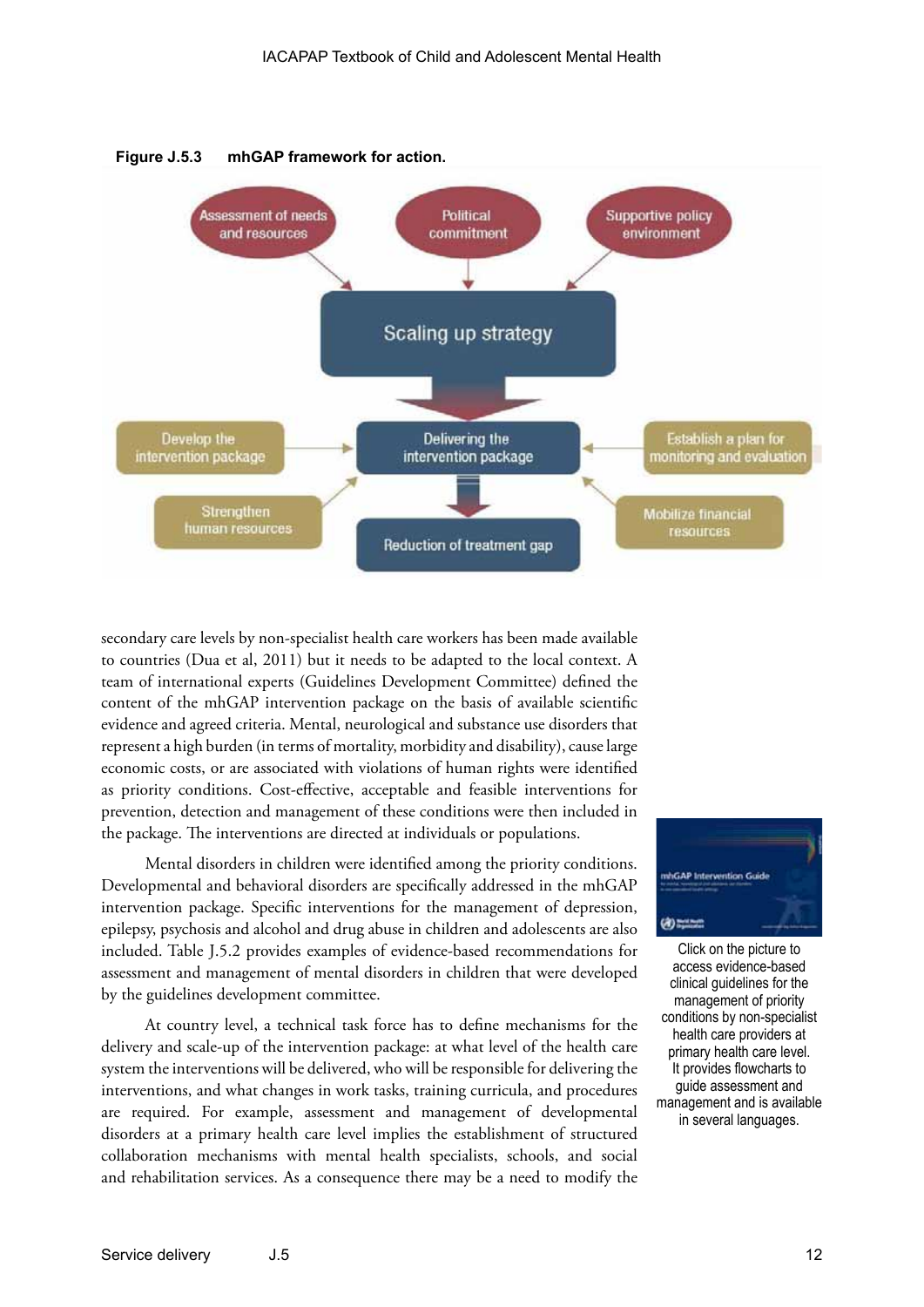| Table J.5.2<br>Recommendations for child and adolescent mental health conditions by mhGAP<br>guidelines development committee                        |                                                                                                                                                                                                                                                                                                                                                                                                                                                                                                                                                                             |  |
|------------------------------------------------------------------------------------------------------------------------------------------------------|-----------------------------------------------------------------------------------------------------------------------------------------------------------------------------------------------------------------------------------------------------------------------------------------------------------------------------------------------------------------------------------------------------------------------------------------------------------------------------------------------------------------------------------------------------------------------------|--|
| Maternal mental health<br>interventions                                                                                                              | CAMH 1. For at-risk children, parenting interventions promoting mother-infant interactions,<br>including psychosocial stimulation, should be offered to improve child development<br>outcomes. To improve child development outcomes, mothers with depression or with any<br>other mental, neurological or substance use condition should be treated using effective<br>interventions (see recommendations for treatment of depression and other mental,<br>neurological or substance use conditions).                                                                      |  |
| Parent skills training for<br>behavioral disorders                                                                                                   | CAMH 5. Parent skills training should be considered for the treatment of emotional and<br>behavioral disorders in children aged 0-7 years. The content should be culture sensitive<br>but should not allow violation of children's basic human rights according to internationally<br>endorsed principles.                                                                                                                                                                                                                                                                  |  |
| Parent skills training<br>for developmental<br>disorders                                                                                             | CAMH 6. Parent skills training should be considered in the management of children with<br>intellectual disabilities and pervasive developmental disorders (including autism). Such<br>training should use culturally appropriate training material.                                                                                                                                                                                                                                                                                                                         |  |
| <b>Child abuse</b>                                                                                                                                   | CAMH 2. Non-specialized health care facilities should consider home visiting and offer<br>parent education to prevent child abuse especially among at-risk individuals and families.<br>They should also collaborate with school-based "sexual abuse prevention" programs<br>where available.                                                                                                                                                                                                                                                                               |  |
| Intellectual disabilities                                                                                                                            | CAMH3. Non-specialized health care providers should consider assessment and regular<br>monitoring of children suspected of intellectual and other developmental delays by brief<br>locally validated questionnaires. Clinical assessment under the supervision of specialists<br>to identify common causes of these conditions should be considered.                                                                                                                                                                                                                        |  |
|                                                                                                                                                      | CAMH 4. Non-specialized health care providers should consider supporting, collaborating<br>with, and facilitating referral to and from community-based rehabilitation programs.                                                                                                                                                                                                                                                                                                                                                                                             |  |
| <b>Behaviour disorders</b><br>(attention deficit<br>hyperactivity disorder)                                                                          | CAMH 7. Non-specialized health care providers at the secondary level should consider<br>initiating parent education/training before starting medication for a child who has been<br>diagnosed as suffering from ADHD. Initial interventions may include cognitive behavioral<br>therapy (CBT) and social skills training if feasible.<br>Methylphenidate may be considered, when available, after a careful assessment of the<br>child, preferably in a consultation with the relevant specialist and taking into consideration<br>the preferences of parents and children. |  |
| Pharmacological<br>interventions for<br>children with disruptive<br>behavior disorders or<br>conduct disorder or<br>oppositional defiant<br>disorder | CAMH 8. Pharmacological interventions (such as methylphenidate, lithium, carbamazepine<br>and risperidone) should not be offered by non-specialized health care providers to treat<br>disruptive behavior disorders (DBD), conduct disorder (CD), oppositional defiant disorder<br>(ODD) and comorbid ADHD. For these conditions, the patients should be referred to a<br>specialist before prescribing any medicines.                                                                                                                                                      |  |
| Somatoform disorders                                                                                                                                 | CAMH 9. Pharmacological interventions should not be considered by non-specialized<br>health care providers. Brief psychological interventions, including CBT, should be<br>considered to treat somatoform disorders in children, if adequate training and supervision<br>by specialists can be made available.                                                                                                                                                                                                                                                              |  |
| Antidepressants for<br>children with depression                                                                                                      | CAMH 10. Antidepressants should not be used for the treatment of children 6-12 years of<br>age with depressive episode/ disorder in non-specialist settings.                                                                                                                                                                                                                                                                                                                                                                                                                |  |
| <b>Antidepressants for</b><br>adolescents with<br>depression                                                                                         | CAMH 11. Fluoxetine, but not tricyclic antidepressants (TCA) or other selective serotonin<br>reuptake inhibitors (SSRI), may be considered as one possible treatment in non-specialist<br>settings of adolescents with depressive episodes.<br>Adolescents on fluoxetine should be monitored closely for suicide ideas/ behavior. Support                                                                                                                                                                                                                                   |  |
| Pharmacological<br>interventions for anxiety<br>disorders in children<br>and adolescents                                                             | and supervision from a mental health specialist should be obtained, if available.<br>CAMH 12. Pharmacological interventions should not be considered in children and<br>adolescents with anxiety disorders in non-specialist settings.                                                                                                                                                                                                                                                                                                                                      |  |
| <b>Behavior change</b><br>techniques for<br>promoting mental health                                                                                  | CAMH 13. Non-specialized health care facilities should encourage and collaborate with<br>school-based life skills education, if feasible, to promote mental health in children and<br>adolescents.                                                                                                                                                                                                                                                                                                                                                                          |  |

Г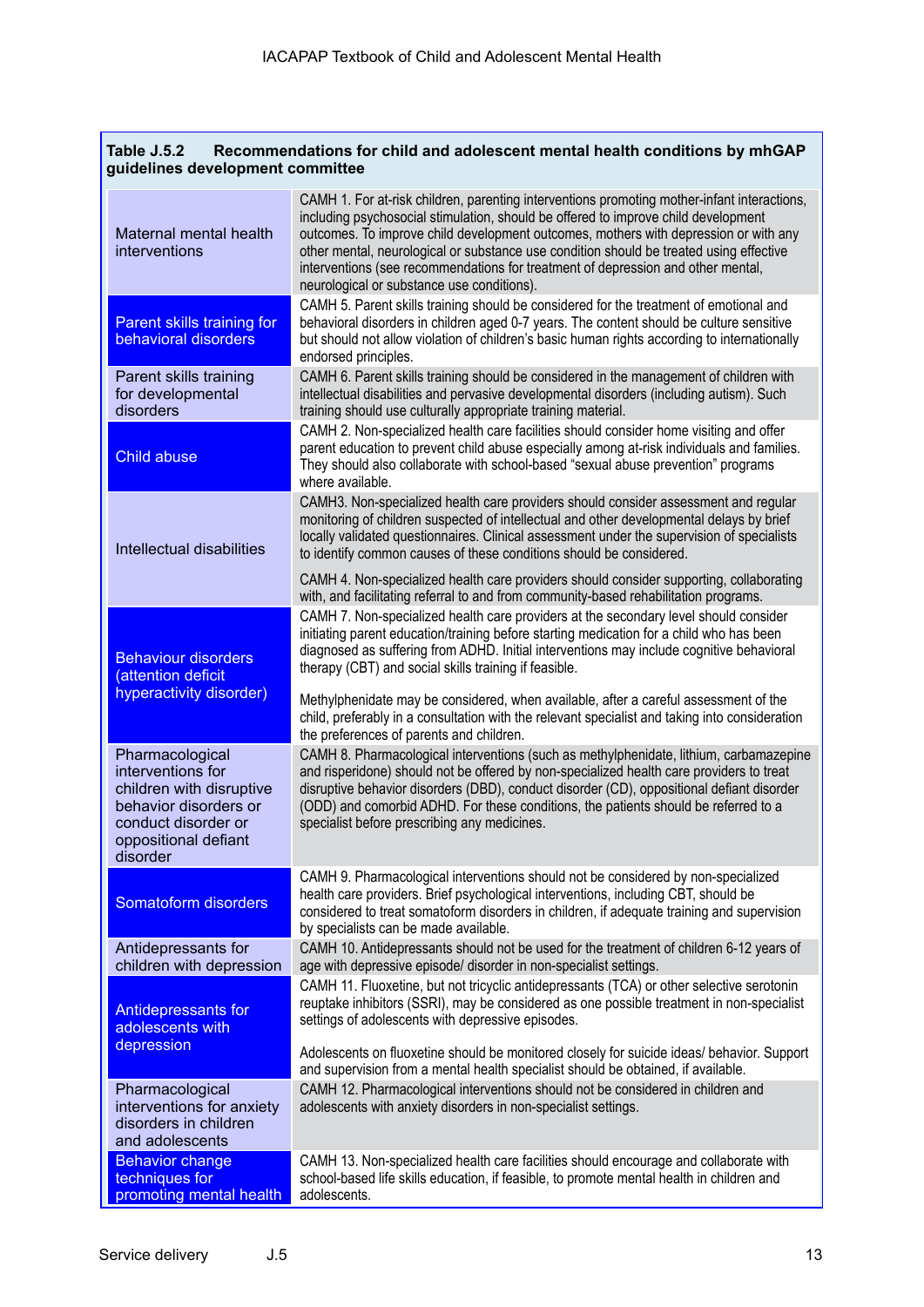description of management tasks of primary care workers to include liaising with social services and community resources, providing advice to teachers and, when feasible, skills training to parents. Organizational changes and modification in the distribution of tasks and health professionals' curricula at various health care levels are often required. For example, whenever a parent expresses concerns about their child's development, the primary health care staff at the outpatient service can assess the problem, manage any co-occurring medical condition, provide family psychoeducation, and then refer the child to other primary health care outpatient services for follow up and more intensive psychosocial interventions (including parent skills training).

The assessment of needs and available resources is a critical preliminary activity that informs the adaptation of mhGAP template to the local needs, the design of national and regional strategies for its implementation, and prioritization and phasing of interventions. Success in the implementation of the program depends on political commitment at country level. The development/improvement of relevant policy and legal frameworks is important to ensure conditions favorable to the implementation of the program and respect of the human rights of children and adolescents with mental health problems.

A monitoring and evaluation framework is built into the program. A variety of tools is available or being developed to assist countries in its implementation, including an orientation guide for program managers, templates for the adaptation process, questionnaires for the needs assessment, training materials, and supervisory checklists.

#### **Maternal, child and adolescent mental health in the Eastern Mediterranean Region: strategic planning towards improved care**

The World Health Organization Regional Office for the Eastern Mediterranean Region has recently undertaken concerted efforts towards the improvement of maternal, child and adolescent mental health services in countries of the region encompassing the crescent extending from Pakistan in the East to Morocco in the West.

The WHO initiated and led a participatory process for the development of Regional Strategic Directions and Actions for Maternal, Child and Adolescent Mental Health Care by working closely with Ministries of Health in the region and availing itself of the technical support of experts in the field. The regional strategic document was discussed during an Intercountry Meeting on 26th-28th July 2010 in Cairo. The meeting was attended by mental health focal points from 21 of the 22 member states of the region in addition to WHO staff and experts.

Participants reached an agreement on key strategic actions to be promoted and undertaken at regional and country levels in the six years' operative period (2010-2015). In particular, the need to assess mental health service gaps and map available resources for child and maternal mental health care was emphasized. Development of human resources, integration of MCAMH interventions within existing primary health care services, promotion of mental health, and strengthening research and monitoring and evaluation were identified as critical needs to be addressed.